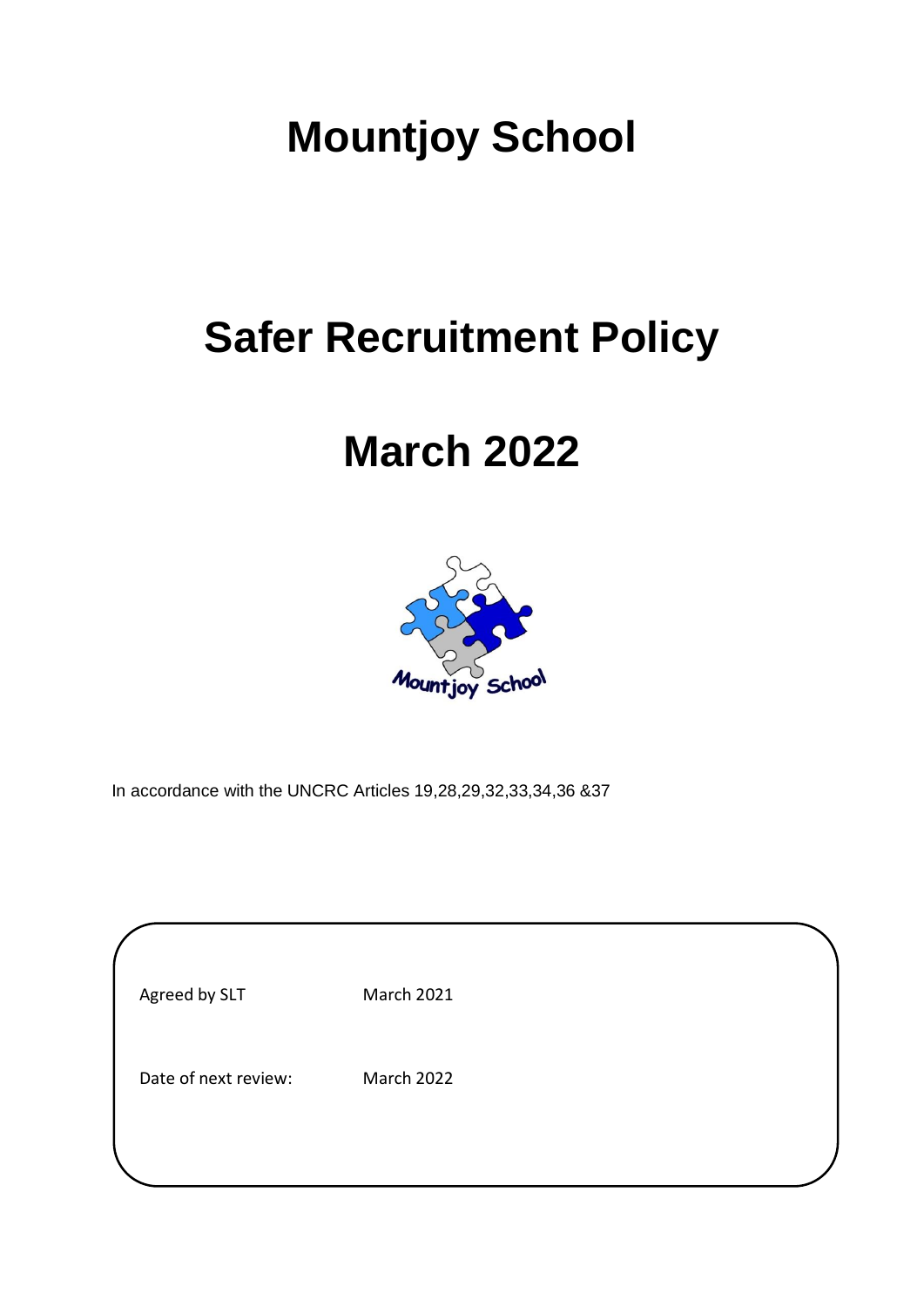## **Mountjoy School**

### **Safer Recruitment Policy**

### **March 2022**

#### **Read in accordance with keeping children safe in education September 2021**

Mountjoy School is committed to safeguarding and promoting the welfare of children and young people and expects all staff and volunteers to share this commitment.

Mountjoy School is committed to recruiting and selecting high quality staff with the necessary skills, experience and aptitude to care for, nurture and enable the pupils to learn and thrive in a happy, caring and safe environment.

When recruiting any staff, there is always at least one member of staff of the interviewing panel who has completed the Safer Recruitment Training.

All staff employed at Mountjoy School, including volunteers, casual staff, and university and college students will be required to undertake an enhanced disclosure via DBS.

All applicants for any post within the school will be required to complete an application form; a curriculum vitae will not be accepted in place of this.

All applicants will be asked to provide two referees, one of whom should be the applicant's current or most recent employer. NB where an applicant who is not currently working with children, has done so in the past, it is important that a reference is also obtained from the employer by whom the person was most recently employed in work with children. All applicants shortlisted will have references taken up.

References will not be accepted by relatives or friends.

During the shortlisting process, it is important that applications are scrutinised, that information provided is consistent and does not contain any discrepancies, and to identify any gaps in employment.

Incomplete applications will not be accepted, and will be returned for completion.

References will be sought directly from the referee.

Open references and testimonials will not be accepted.

During the interview, any discrepancies noted from the shortlisting, including any gaps in employment, will be explored. If the interviewing panel are not satisfied with any explanation given, the applicant will not be successful.

A successful candidate will be offered a conditional offer of employment; this will be subject to a series of checks:

- receipt of at least two satisfactory references, confirming that the referee knows of no reason why the candidate should be prohibited from working with young people;
- verification of the candidate's identity;
- Barred list check obtained if candidate is to start prior to DBS clearance: